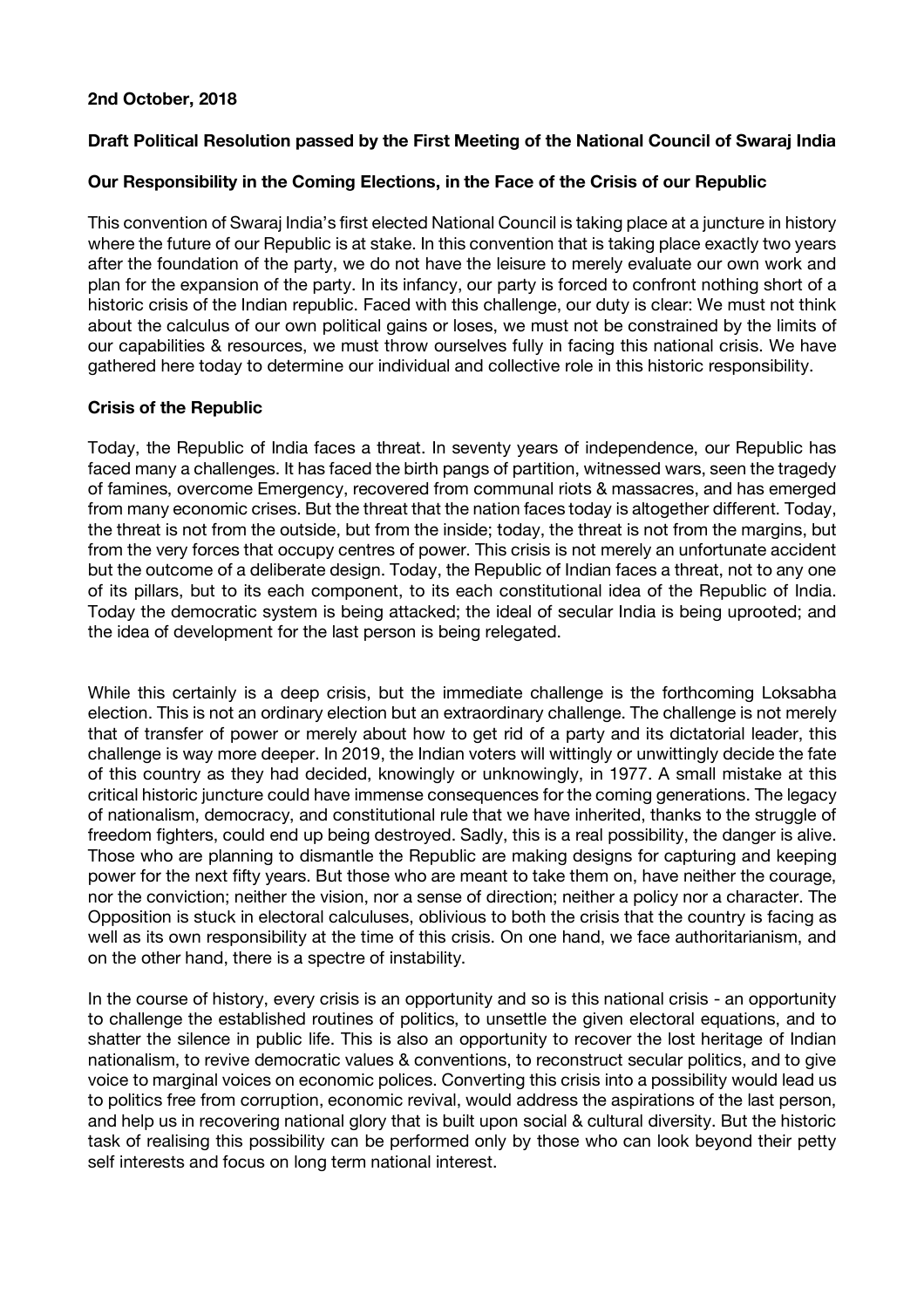#### **Swaraj India's Responsibility**

At this critical juncture, Swaraj India is faced with a major responsibility. Exactly two years ago, Swaraj India was established to fill in the expanding political vacuum and fulfil the dream of alternative politics. The resolution passed in the inaugural convention had clearly identified this aim: "At present, no political party exists in the country which can safeguard the ideals of India, preserve the dream of 'New India', and show the way forward for the country. Today, no political force in the country is willing to take a pledge to protect farmers, farming and villages from being destroyed. There's no political energy in the country which can extend the dream of Swaraj to the sections of society, that are condemned to live a life of slavery in an independent India. In such a situation, real Swaraj and '*desh dharma'* demand that to protect and build this country, a new political force is to be developed; a force that, through its interventions in electoral politics, can alter the character of power-politics in the country. We accept this challenge today by laying the foundations of Swaraj India."

## **Failures of Modi Government**

What the Modi government has achieved during its tenure is that it has increased the sense of insecurity among every group, every section of the society. Farmers are insecure as instead of their incomes being doubled, it is their problems that have been doubled. On one hand, they have suffered crop failures & droughts, while on the other, they are made to bear the brunt of government's ill conceived policies like demonetisation or its inability to contain the falling prices. Either the BJP has forgotten its promises to farmers or it has backtracked on them. All of the claims of farmers' welfare made by this government are either full of lies or half truths. Consider the promise of doubling the income of farmers, the truth is that for the last four years, farmers' income has now remained stagnant. Notwithstanding all the publicity, the agriculture budget has witnessed a cut. The promise of offering crop prices at one and a half times the cost of production has turned out to be another hollow one. Agriculture production has increased but the prices (for farmers) have not, agricultural exports have fallen, and rural wages are on a decline. Despite manipulating the statistics,12,500 cases of farmer suicides are being registered every year. Modi government has proven to be the most anti-farmer government in the history of Independent India.

The youth is feeling insecure as employment opportunities have decreased during the reign of this government. While the youth was promised ten million jobs a year, what has actually happened is that inequality in education opportunities has actually worsened. Government jobs have been slashed, twenty-four lakh government posts are lying vacant, unemployment rate has increased to 16% among the graduates, demonetisation & economic slow-down in many sectors of the economy have led to a decrease in employment opportunities in the unorganised sector as well. Cases of rigging in competitive exams and corruption in opportunities for government jobs have erupted from all corners of the country. Government's efforts to safeguard SSC chairman and officers despite strong evidence of systemic corruption in SSC points towards political collusion in this.

Small businessmen are feeling insecure as their businesses are dwindling, economic growth has slowed down, the economy is yet to recover from the ill-conceived demonetisation, data from RBI has confirmed that no black money was discovered nor was any counterfeit currency seized. The manner in which GST was implemented has badly hurt the interests of small businessmen. On the other hand, the bulging crisis of NPAs which started during the tenure of the previous government has only deepened, the rupee is on a downward slide against the dollar, the fuel prices are steeply rising even when the crude oil prices in the international market are falling. Instead of passing on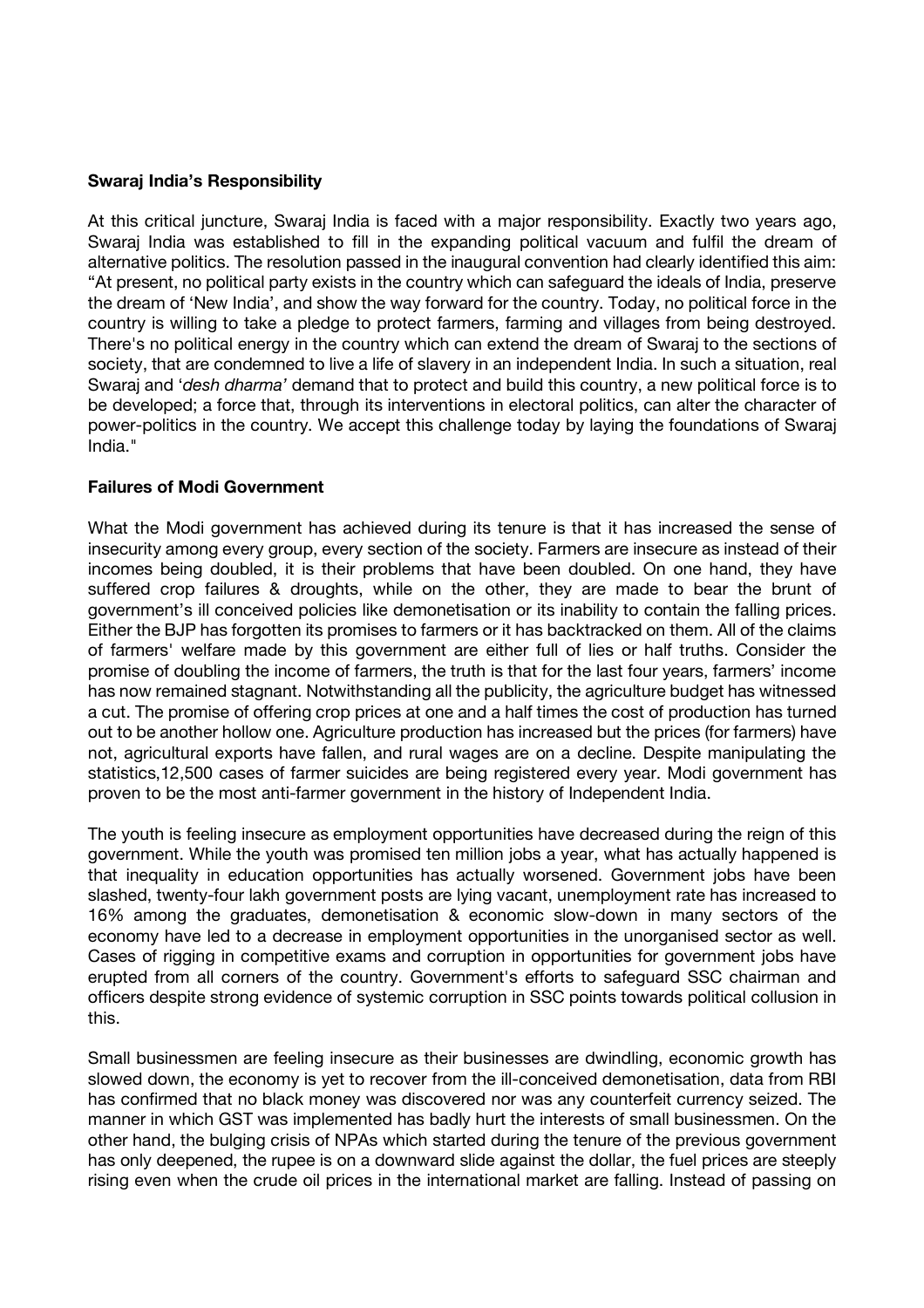the tax benefits to the consumer, they are being burdened with additional taxes and the earnings are being used to cover the fiscal deficit.

During the reign of the government which came to power on the slogan '*aur nahin naaree par vaar',* insecurity among women is on a constant rise and so are the reports of atrocities against women and children. News of nexus between those involved in such crimes and those occupying positions of power, has become a common affair. Instances of attacks direct and indirect attacks on Dalits have seen a steady increase. The Dalit society is feeling increasingly insecure because of the attempts at weakening the reservation system and the anti-atrocities law. Despite the claims of Swachhta Abhiyan, no attempt has been made to abolish the inhuman practices like manual scavenging. In many BJP ruled states, upper caste domination is being openly practiced. The attempts to weaken the hard earned forest rights along with watering down of environment protection laws have left the Adivasis insecure.

The sense of insecurity among religious minorities is unprecedented. In BJP ruled states, Muslims have been reduced to second class citizens. Violence is openly being incited against religious minorities, especially Muslims and the criminals involved are being encouraged and protected. Mob-lynching of Muslims in the name of cow-protection has become a common affair, in complete defiance of rule of law, common people are being killed in police encounters, Muslims are being discriminated against in compilation of NRC in Assam. For the first time in the history of the country, a law is being framed that defines India's citizenship on a religious basis, similar to what was propounded in the two-nation theory.

The whole nation is feeling insecure because despite the claims of surgical strikes, infiltration as well as terrorist attacks along the Pakistan border have increased two-fold while as the number of soldiers martyred in these attacks have increased three-fold. The situation in Kashmir valley has never been worse. The attempts at establishing peace have been ceased and the disenchantment among common people has reached a new level altogether. Naive foreign policy has weakened our position as well as disturbed our relationship with our neighbouring countries, Nepal and Bangladesh. While the clashes with Pakistan on one hand are continuing unabated, the government has proved to be weak in the face of China's aggression & domination.

If any one is feeling secure in the present regime, it is the corrupt and those who are looting the country. The government that came to power riding on the anti-corruption wave against the then incumbent Congress government, is today itself engaged in deep-rooted corruption as well as in protecting the corrupt. In four years of this government's regime, the government has diluted anticorruption institutions and laws. Corrupt officials are being appointed in premier institutions & agencies while honest officers are being punished. Despite all the efforts of this government, stories of loot by the government favoured businessmen such as Birla Sahara Diaries, Raphael Scam, and those of Jay Shah & Adani are emerging unabated. As Bofors exemplified Congress's corruption, the Rafale deal today exemplifies BJP's corruption. Modi government's nexus with corporates has put at stake the national security. The fact that capitalists like Lalit Modi, Vijay Mallya, Nirav Modi and Mehul Choksi, were able to slip away from the country, after looting this country of billions, while the security agencies looked the other way, clearly proves government's collusion with such capitalists. Corruption in BJP-ruled states has surpassed even the levels of corruption that was prevalent in Congress ruled states. The nexus between corporates and government has been normalised. Interest of the last man along with the environment are being sacrificed to serve the interests of the corporates. There is mass disenchantment, not only with this government, but with politics in itself, after Narendra Modi stands exposed on his '*na khaunga, na khan dunga'* claim

#### **Threat faced by Indian Democracy**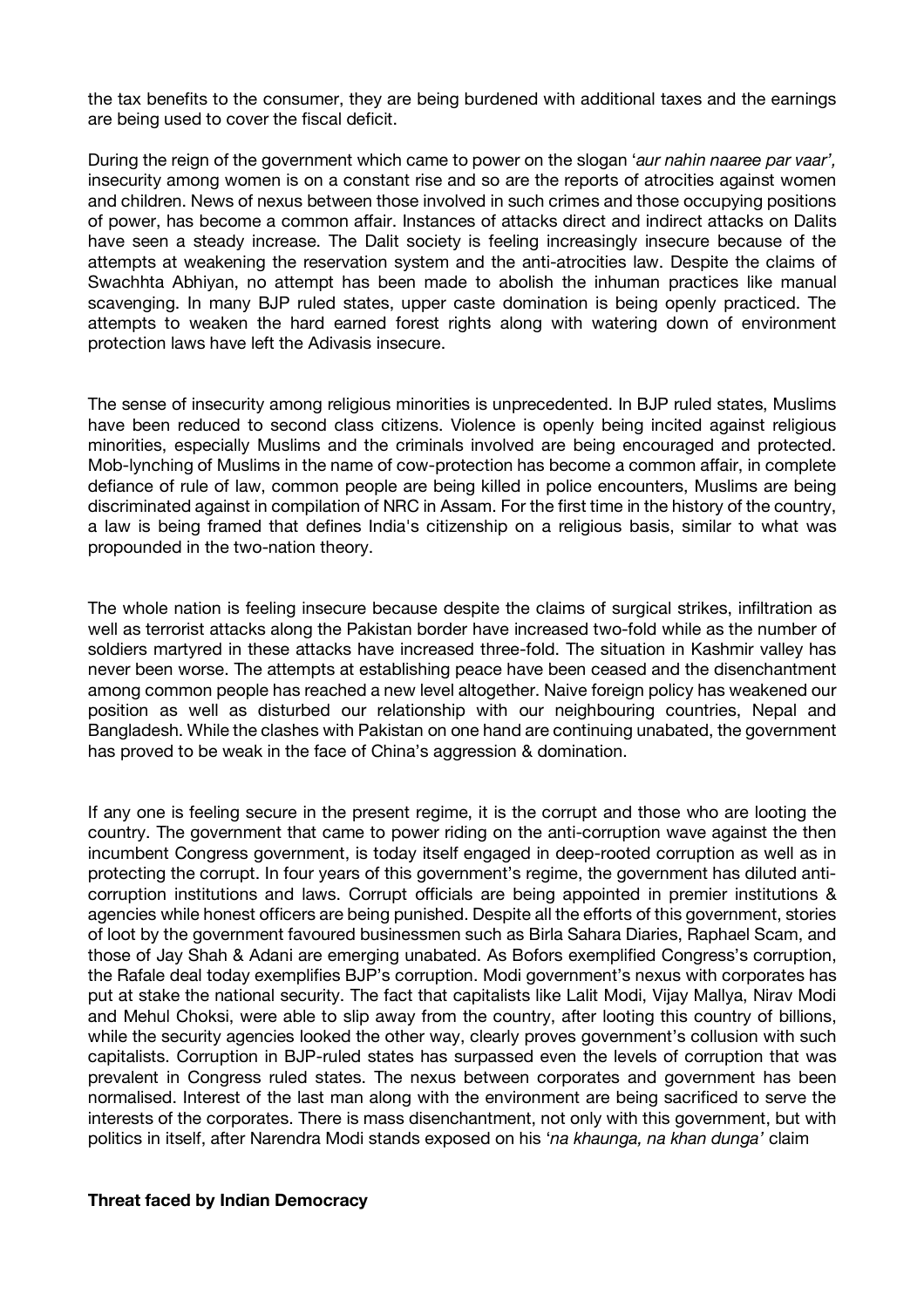The crisis today is not just that virtually every section of the society is more insecure, that the ruling party has failed to live up it's promises, that all its claims have proven to be fake. The crisis is that the having pushed the whole country into insecurity, this regime is out to dismantle the basic structure of constitutional democracy so as to secure its own power. The BJP and its associated Sangh Parivar organisations along with central and most BJP ruled state government are attacking the very foundations of our republic. Every pillar of our democracy is under a brazen attack led by Narendra Modi and Amit Shah.

The autonomy of every democratic organ - parliament, administration, media, and judiciary is under grave threat. Parliamentary conventions and practices have been given a go bye. Rajya Sabha has been bypassed from legislative processes with device of converting every legislation into a finance bill. The parliament has become just a talking shop for cheap theatrics. The judiciary is under unprecedented pressure as was evident from the controversy surrounding the mysterious death of judge Loya and the case that went right up to the Supreme Court. The arrest of five well-known human rights activists in the Bhima Koregaon case has once again left a question mark on the rule of law. Occasionally the supreme court resists this pressure. Fortunately the judiciary has not fully surrendered yet as it did during emergency. However the government is out to change the composition of judiciary by rejecting and modifying the recommendations of Supreme Court panel. The election commission too is not free of this government's pressure which is appointing loyal officers there too. Many decision of Election Commission have raised a question mark on its independency and neutrality. RSS and its affiliates are intruding into national security apparatus, anti-corruption agencies like CBI and CVC are being stuffed with persons with dubious integrity or are these institutions being rendered useless as in the case of CIC.

There is all out attack on freedom of expression. Higher education institutions have been captured by Sangh Parivar loyalists of dubious academic reputation and by goons of ABVP. Free thought is no more possible within the universities. The media is almost entirely under the command and control of the government for the first time since the emergency. The government has created an elaborate mechanism for formal and informal monitoring of the media, most television channels have surrendered to the regime. The remaining organisations face the wrath of this regime as was evident in the case of NDTV and ABP news. Any expression of dissent is being curbed so much so that criticism of the Prime Minister on social media leads to arrests. Local goons and vigilante groups have replaced police and administration in shutting up and terrorising the dissenters.

The constitutional ideal of diversity is being destroyed. Federalism faces multiple attacks. Centralisation and uniformity in politics, economy, and culture is becoming the norm. This government has followed Indira Gandhi's congress government in using Governors as its agents. Modi government has no faith in federal nature of our constitution as was evident by dismissal of the majority government of opposition parties in Uttarakhand & by installing BJP led minority in Goa, Manipur and Karnataka and in maintaining its proxy government in Tamil Nadu. The government has violated the autonomy of States on matters of economic federalism. It is noteworthy that while this government fosters centralisation in the name of nationalism, it has shown little interest in resolving serious inter-state disputes such as river water disputes between Tamil Nadu & Karnataka, and between Punjab & Haryana. Clearly BJP government is using the old tactics of divide and rule to extend its control over power at the cost of national interest.

That is why Indian democracy is endangered today. Modi regime combines legitimate coercive power of the state with extra legal street power and coercion. It combines electoral machine with an ideological apparatus out to spread hatred. A few more steps in this direction of hegemony of the Modi regime and India may find itself in electoral authoritarianism just as in Russia and Turkey today. That's why the forthcoming 2019 Lok Sabha election could be a decisive and historic election. Another five years for the government that is out to uproot the republic could mean a threat to the very existence of India. Another five years of constitutional power in the hands of BJP would mean a more intense and relentless attack on constitutional institutions, and to the remaining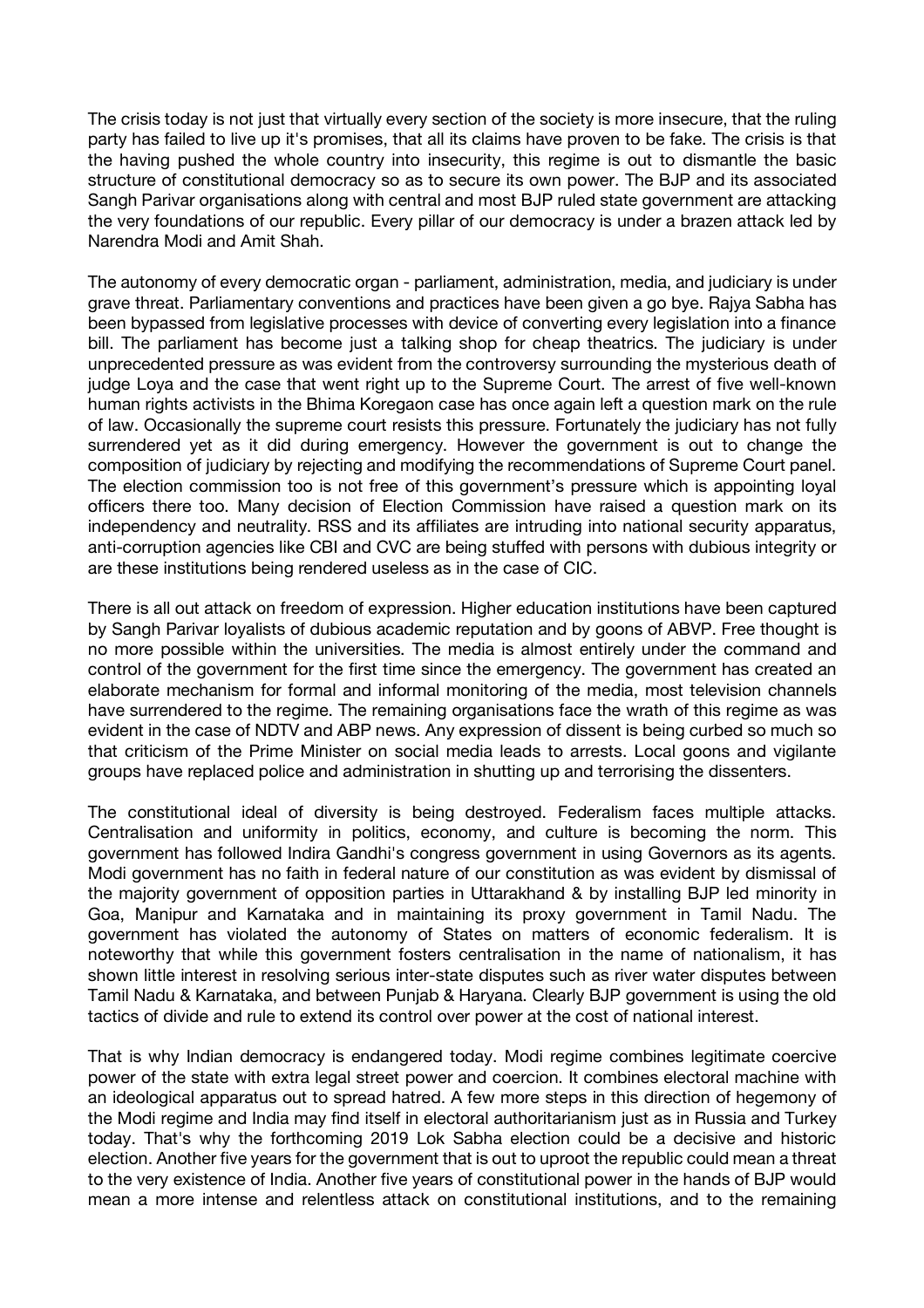autonomy of institutions, and to constitutionally assured rights. It would mean that minorities would officially be given secondary status, the secular and federal character of the constitution will be destroyed. Elections will continue for the name sake but the spirit of democracy would be killed. Elections may be reduced to a formality once in five years just to acquire democratic legitimacy with the help all kinds of means, fair and foul. In between two elections, the system would resemble any authoritarian state sans any restraints of constitution, institutions or citizen rights. Presidential system may be introduced so as to formalise centralisation of power. In such a scenario State power will be concentrated in the hands of Central Government, Central Government powers in the hands of Executive and Executive power in the hands of the Prime Minister. Similarly political power will be concentrated in the hands of ruling party, and the ruling party in the hands of its supreme leader. There is a real danger of dictatorship while keeping a democratic facade.

## **Incompetent Opposition**

Today, our country is staring at a complete lack of credible alternatives to deal with this grave crisis. in this hour of crisis, there is no strong and trustworthy option in this country. Against Narendra Modi's authoritarianism there is a dwarf leadership of Rahul Gandhi; pitted against BJP's aggression is the ineptness of the Congress party, and there is an unsuccessful attempt to forge an unstable Mahagathbandhan against Team Modi. Anti-Modi parties don't have anything more than opportunistic opposition to Modi and BJP. Neither the opposition has a credible face, nor a clear strategy, not even a new agenda for the nation.

The main opposition party, Congress lacks the vision, resolution and energy to lead the country. It's obvious that the dynastic Congress which is responsible for deterioration of democratic institutions and corruption cannot mobilise the masses against this onslaught on democracy. Greed of minority votes does make the Congress look apart from the BJP and also provides temporary relief to the minorities. But when faced with the test of secularism as a principle, Congress appears standing on shaking grounds. It's true that parties involved in decades of minority vote-bank politics cannot face the challenge of majority communalism. The party which corrupted the great legacy of freedom struggle cannot prevent hijacking of Nationalism today. Congress party which shares its fundamental approach on economy with the BJP, cannot provide an alternative to deal with the agrarian crisis, the challenge of unemployment, exacerbating inequality or the environmental degradation. Leave alone becoming a credible alternative, Congress party is inefficient even in putting up a fight against BJP's electoral machine or in uniting all the forces committed to democracy under a credible national umbrella.

Parties founded on regionalism and localism cannot deal with this challenge as most regional parties are oblivious to the lurking danger. There interests do not go beyond looting their state and winning the next election. For this, they can ally with BJP or join any front after the elections. Most of the regional parties are neither committed to democracy nor do they have any economic policy. It's ironical that the party engaged in the murder of democracy in West Bengal, Trinamul Congress, is claiming to save democracy. Parties deeply embedded in corruption like NCP, BSP, RJD are becoming vocal on BJP's corruption; parties involved in casteist politics are claiming to fight BJP's communalism. On the other hand crumbling communist politics, which once was the vehicles of change, is forced to sit in the lap of the Congress party. The party which arose a few years ago as a vehicle of corruption- free and accountable politics, AAP, has become irrelevant due to its moral degradation and thoughtlessness. Even after facing electoral routs everywhere, it is trying to form an electoral alliance with the Congress party.

Elections are lurking on the horizon but there's no one fit to elected among the mainstream parties. Party holding constitutional power is a threat to democracy but the parties in opposition are incapable of dealing with this crisis. There's a challenge to save the country but none of the established political parties are capable of taking up that challenge. In these circumstances, those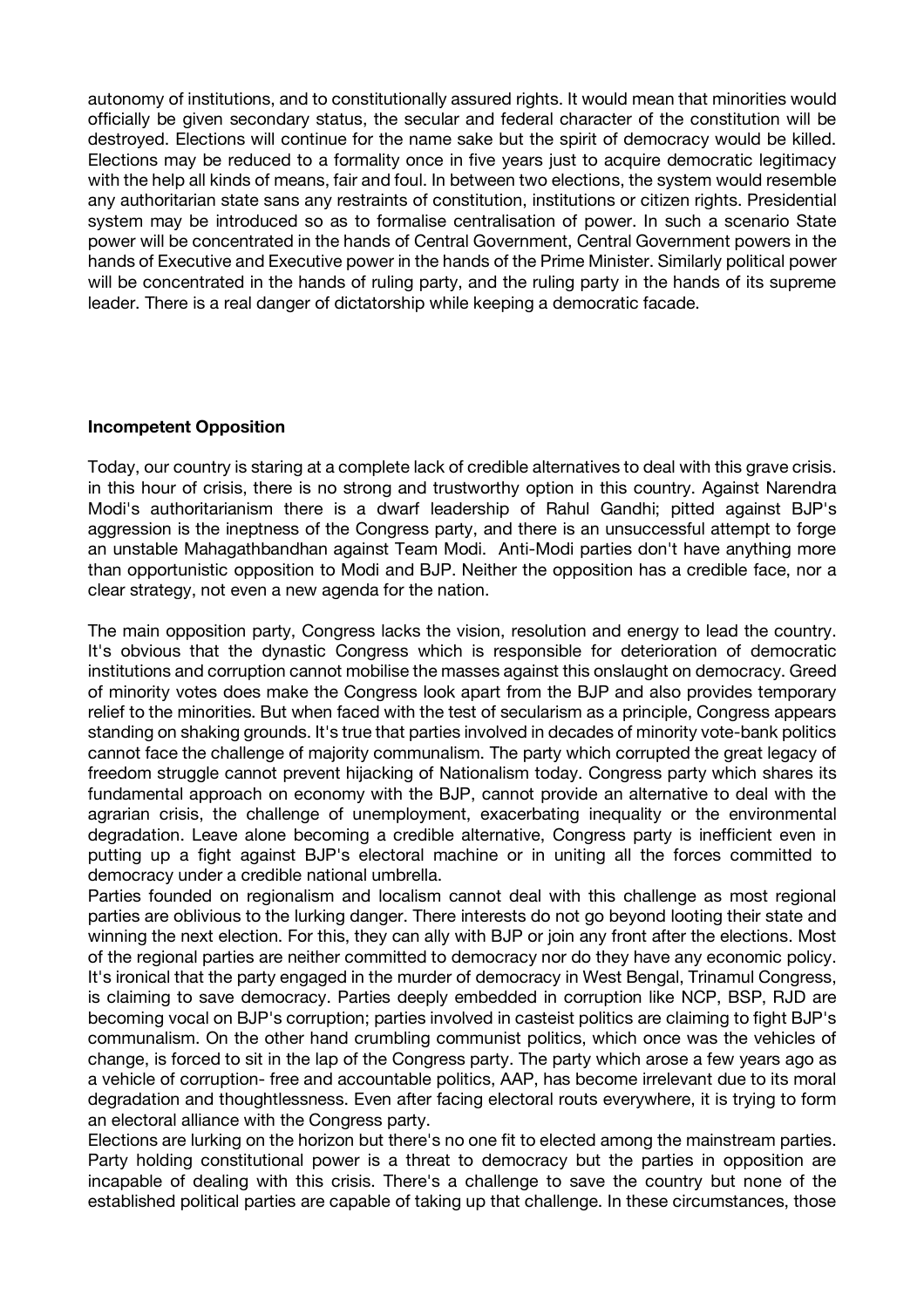in power are hell bent upon winning the next election at any cost by deploying their electoral machine, media, money and muscle power. There are attempts to foment Hindu-Muslim hatred and instigate riots. Whereas on the other hand there are parties without any alternative agenda but in opposition to Modi, due to various circumstances, are trying to unite themselves. The incapacity and lack of trust worthiness of the politics which is responsible in bringing the BJP to power, there are attempts to look for an alternative in that very politics. It's obvious that such opportunistic anti-Modi alliance cannot succeed in saving this country from the onslaughts made on its very foundations. That's why it's futile to expect Congress or other parties of parliamentary opposition or any opportunistic alliance of these parties to stall this national threat.

## **Opposition and Alternative**

So, to save this country, we have to look beyond the realm of ruling power and parliamentary opposition. True , the opposition today is not in the parliament but on the streets. People's movements that are going on in different parts of the country, actually represent resistance and alternative. On the question of education and employment, students are on the streets. Dalit society which is facing neglect, discrimination and violence in this system is agitating all over the country. Citizens are raising their voices everywhere a crimes against women. Many local struggles are taking place against the corruption in the system. Administration, education, court and the media many individuals and organisations in these fields are fighting this historic battle to save the democracy. We cannot fight this national crisis without uniting this energy.

It's the need of the hour to weave these forces in an ideological thread and to link this energy to the politics of saving the country. This cannot be accomplished by an individual or an organisation. Our country is looking for those patriotic organisations that can set aside their petty selfish motives and accept this historic responsibility to save this country. Going by the conventional understanding of politics, Swaraj India is too small a force in the face of this historic challenge. But we cannot deal with this crisis without challenging these conventional understandings and mathematics. History is testimony to the fact that such decisive moments do not wait for established vehicles, but they generate new vehicles. Being the party born as the political vehicle of the social movements of this country, it's morally and politically imperative of Swaraj India to accept this challenge. Over the last three years, Jai Kisan Andolan of Swaraj Abhiyan has been engaged in farmers' struggle on the twin demands of guarantee of full prices for their crops and one-time unconditional loan waiver. Swaraj India fully supports this movement under the banner of AIKSCC and it exhorts to accelerate this nationwide farmers' movement. Swaraj India supports self-motivated movements of youth on the questions of education and employment including the one by SSC applicants and it also exhorts that these movements be united and built further to realise the possibilities of opposition to the system and creation of an alternative. On the similar lines, Swaraj India will work towards rebuilding the anti-corruption movement to bring the question of systemic corruption at the centre of our political discourse. But the job of instilling new hope in the country and building of a new force accordingly cannot be done only by engaging a few sections of the society. All the sections of the society including the urban middle classes, entrepreneurs, businessmen, traders, etc., will have to be included in this national mission. For this, a road map will have to be presented for all round happiness in the country. Apart from these questions, Swaraj India will link the fundamental question of education, health and environment to present an alternative agenda for the upcoming elections. And it will unite all the like-minded organisations, movements, parties to build a true and meaningful national alternative.

## **Basic Concepts of the Loksabha Election**

The forthcoming Loksabha election will play a decisive role in the campaign to save and build the country. A BJP win in this election may prove disastrous for the country but a merely anti-BJP front preventing BJP from coming to power is no guarantee for a better future either. This election will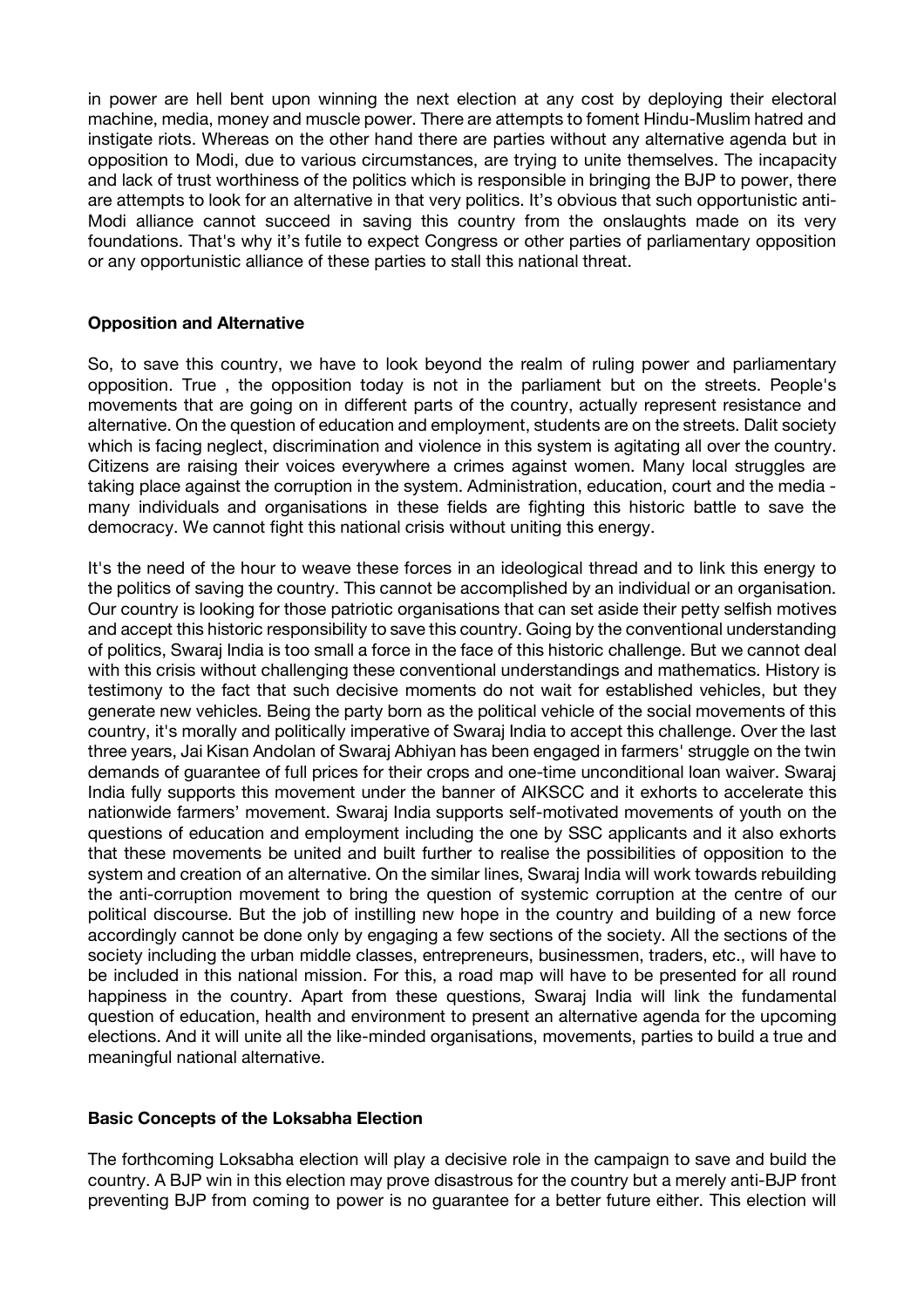either be fought on the issues of Kisan-Jawan or on the issues of Hindu-Musalmaan. If the election is fought to save the dignity of farmers & farming and to ensure work for every person; the country will move forward. And if this election is embroiled in Hindu-Muslim issues, the country will lose. Therefore, in the forthcoming Loksabha elections, Swaraj India will ask the real questions, the questions that matter and it will take a new political initiative with like minded organisations. Swaraj India's intervention in the forthcoming Loksabha election will be based on the following three concepts:-

1. Our primary aim will be to unravel the electoral, political and ideological hegemony of Modi, BJP and Sangh parivar. Any intervention of ours in the upcoming election will not help, in any manner whatsoever BJP, its allies or even possible allies.

2. Since the proposed Mahagathbandhan of opposition parties does not provide a serious, effective and long term answer to the national crisis, hence we won't be joining this front or any front forged by these opposition parties.

3. We will use this election to build a new alternative political force which will become handy in long term nation building.

Keeping these three aims in mind, Swaraj India will constantly work on the twin fronts of on-ground struggle and electoral politics. The aim of our on-ground struggles will be to ensure that the upcoming elections are fought on the issues of farmers and youth and not on the issues of Modi-Rahul or Hindu-Musalmaan. Our main aim of intervention in this election will be to present a new agenda, a new hope and a new team in front of this country, which can become a major vehicle for nation building in the years to come.

## **Major on-ground struggle issues**

1. Uniting the farmers and farmer organisations to deal with the crisis of rural-agrarian crisis.

Swaraj Abhiyan's Jai Kisan Andolan has been involved with AIKSCC in a historic movement of farmers. This coordination has identified two primary demands: a law to guarantee at least one and a half times the comprehensive cost of crops and a one time unconditional waiver of all crop loans of all farmers. There's a call for MSP *adhikar* in Mandis across the nation in the months of October and November this year. This struggle will lead to Kisan Mukti March on 30 November in Delhi. All the workers and units of Swaraj India will get involved in these programmes with their full strength.

2. Uniting the youth on the demands of just opportunities for education and employment and bringing the scattered youth organisations across the country on one platform.

Youth for Swaraj has begun the task of locating and training idealistic and patriotic youth in different states of the country. Programmes such as 'Drought Duty', 'Talash Bharat Ki' have been run over the last years to bridge the rural-urban divide. Training Camps have been organised in many states. Our friends have been active in the youth movement against irregularities and corruption in SSC. In the coming months, the movement for educated-unemployed, for filling the vacant government posts and to have corruption-free entrances will have to be sped up. Talks with like-minded youth organisations are on so that this issue can be raised prominently before Lok Sabha elections.

## 3. Exposing Modi Govt's record on corruption.

Rafale deal has exposed Modi government's claim of *'Na Khaunga, Na khane dunga'*. Swaraj Abhiyan's members have played a pioneer role in this exposé. In the coming months, Swaraj India will be conducting press conferences, public meetings and social media campaigns to expose Modi government on Rafale and other cases of corruption.

4. Preventing Hindu-Muslim polarisation before the elections.